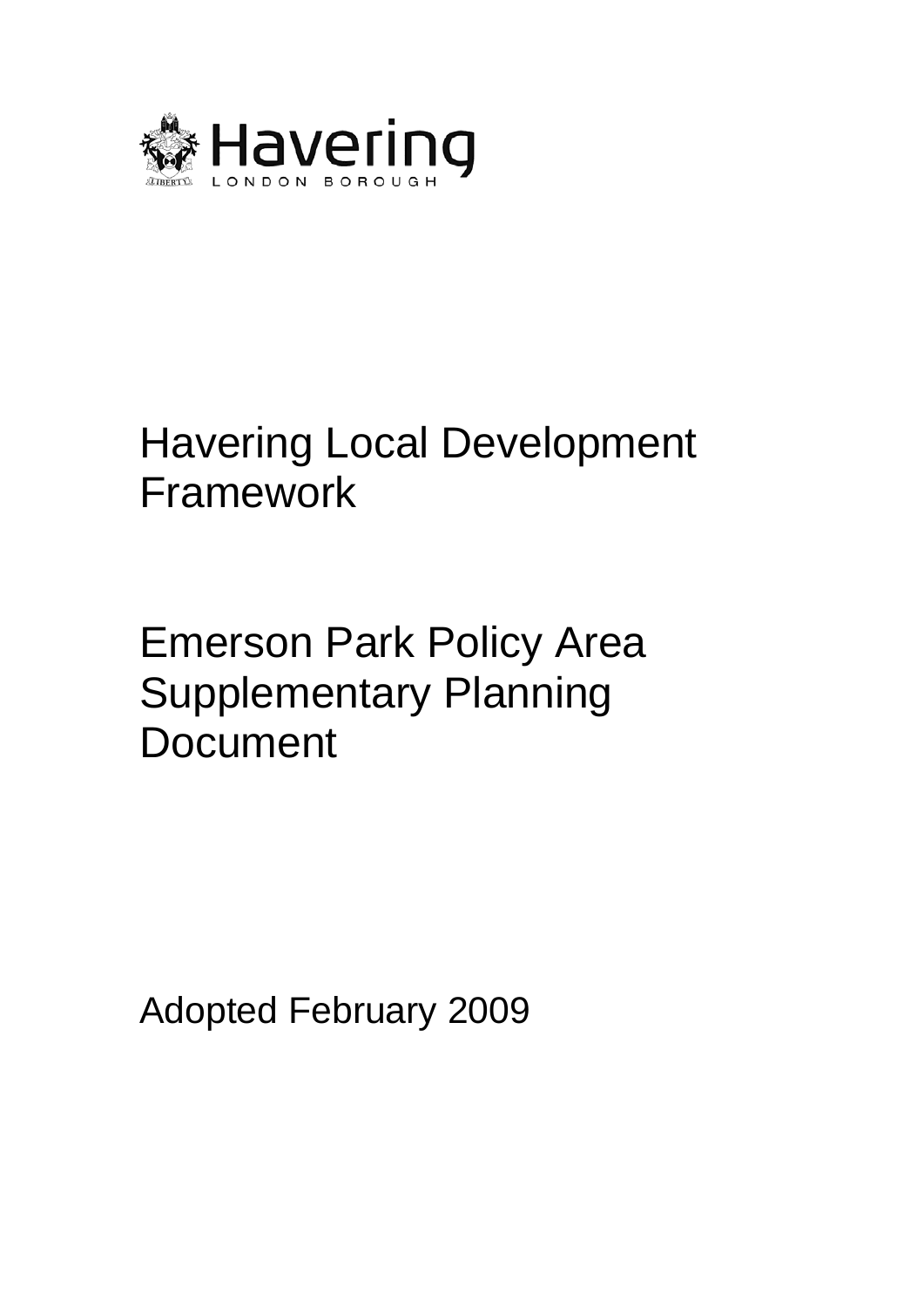# **Contents**

| $\mathbf 1$ .                               | <b>Purpose and scope</b>                    | 3 |
|---------------------------------------------|---------------------------------------------|---|
| 2.                                          | <b>Status</b>                               | 3 |
| 3.                                          | How does it fit with the LDF?               | 3 |
| 4.                                          | <b>The Guidance</b>                         | 4 |
|                                             |                                             |   |
|                                             | <b>Appendix 1: Emerson Park Policy Area</b> |   |
| Appendix 2: Schedule of properties and land |                                             | 8 |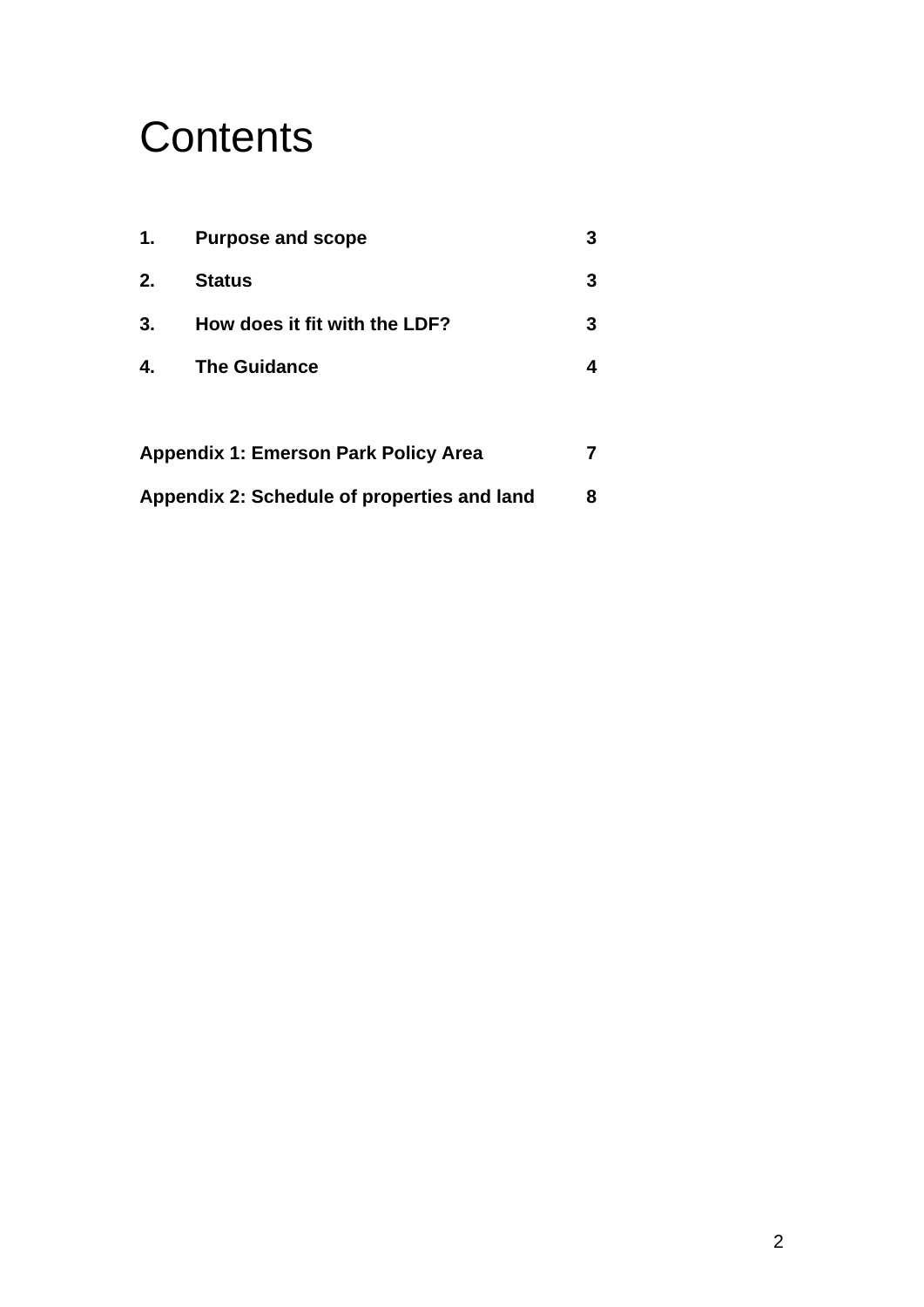## **1. Purpose and scope**

- 1.1 In line with national and regional guidance two objectives of Havering's Core Strategy are:
	- LV(A) Make Havering a place where people will want to live and where local people are able to stay and prosper, by ensuring that local and sub-regional housing need is addressed whilst maintaining and enhancing the character of Havering's residential environment which makes the borough such an attractive place to live.
	- HE(A) Preserve and enhance sites, buildings, areas and landscapes of special architectural or historic importance.
- 1.2 The Emerson Park Policy Area is a key tool in ensuring the delivery of these objectives and, accordingly, this Supplementary Planning Document (SPD) provides further detail on the implementation of Development Control Policy DC69 (Other Areas of Special Townscape or Landscape Character) which aims to maintain or enhance its special character.
- 1.3 This SPD applies to an area between Butts Green Road and Wingletye Lane to the north of the railway line and Emerson Park station. The area is shown on the Proposals Map and the map in Appendix 1 of this SPD.

# **2. Status**

2.1 The Statutory Development Plan is the starting point in determining planning applications for the development or use of land. The Development Plan consists of the London Plan and Havering's Development Plan Documents (DPDs). This SPD provides further detail on the implementation of DPD policy that applicants must follow to ensure they meet the policy requirements.

### **3. How does it fit with the Local Development Framework (LDF)?**

3.1 This SPD is one of the Local Development Documents which comprise Havering's Local Development Framework (LDF). It provides further detail on the implementation on Development Control Policy DC69 (Other Areas of Special Townscape or Landscape Character) which aims to maintain or enhance the special character of the Emerson Park Policy Area. Applicants must also satisfy the relevant policies and guidance in Havering's other Local Development Documents.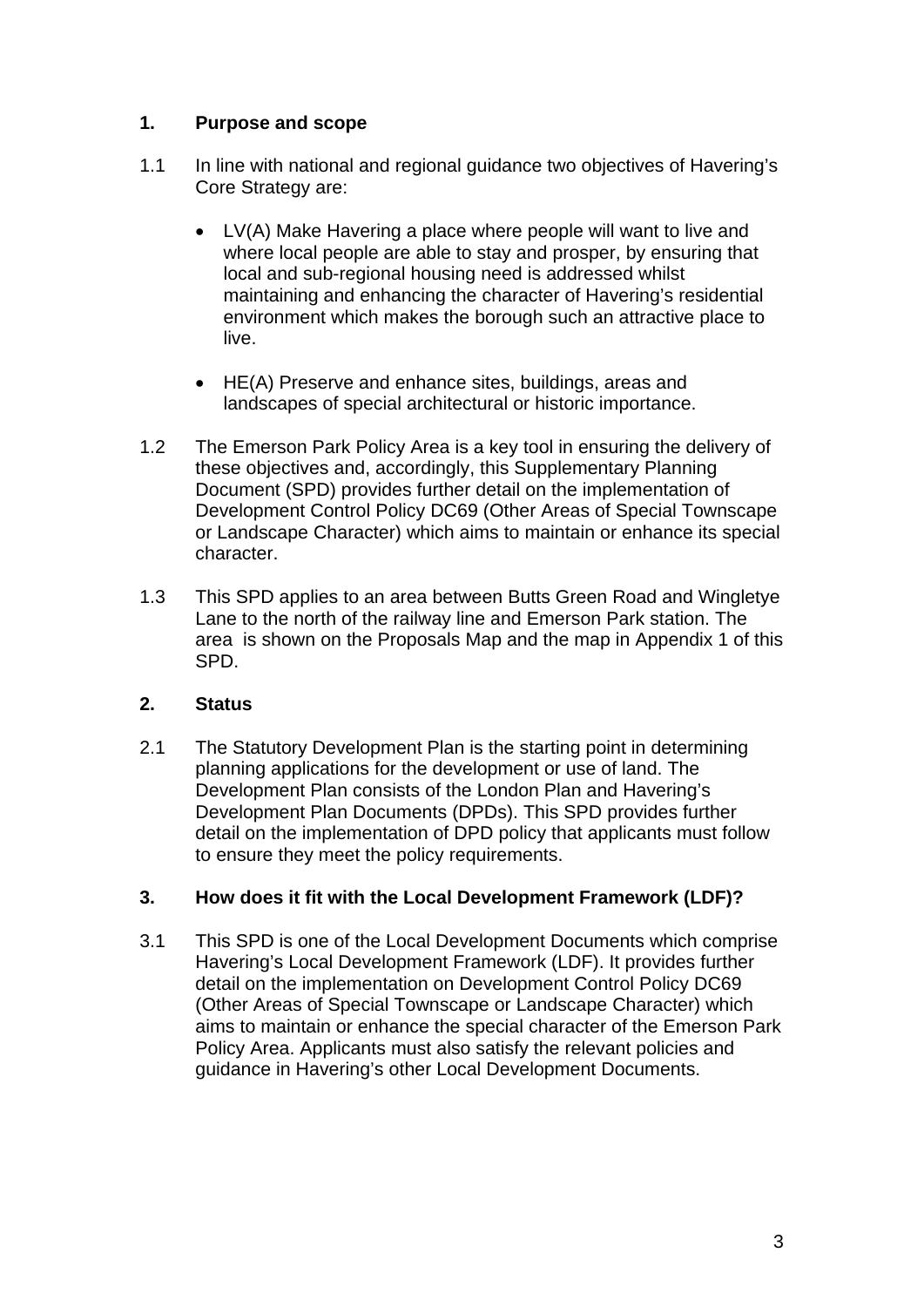#### **4. The Guidance**

#### Introduction

- 4.1 Emerson Park is one of the most mature and pleasant residential district in the Borough. It has a distinctive character of varied and well maintained single family detached dwellings in spacious and well landscaped grounds.
- 4.2 The criteria that follow are intended to provide both a level of control over developments throughout the area and also to provide specific criteria for the various sectors within the area, each of which has its own character which should be respected by new development. The boundaries of these sectors are shown on the map attached as Appendix 1 to this document.

| <b>Sector</b>  | Guidance criteria                                                                                                                                                                                                                                                                                                                                                                                                                                                                                                                                                                                                                                                                                                                                                                                                                                                        |
|----------------|--------------------------------------------------------------------------------------------------------------------------------------------------------------------------------------------------------------------------------------------------------------------------------------------------------------------------------------------------------------------------------------------------------------------------------------------------------------------------------------------------------------------------------------------------------------------------------------------------------------------------------------------------------------------------------------------------------------------------------------------------------------------------------------------------------------------------------------------------------------------------|
| All<br>sectors | No development will be permitted which would involve the significant loss of landscape features contributing to the<br>character of the area;<br>All developments will be required to contain a generous level of landscaping in keeping with the character of Emerson<br>Park:<br>No new building or extension to an existing building will be permitted unless its massing and architectural character,<br>and the resultant space between adjacent buildings, are compatible with the character of the local street scene;<br>thereby maintaining the varied character of the Emerson Park area;<br>Conversions of houses to flats and communal uses will not be allowed;<br>٠<br>Where land is assembled for new houses, existing plots shall not be reduced below a size consistent with the size<br>setting and arrangement of properties in the surrounding area. |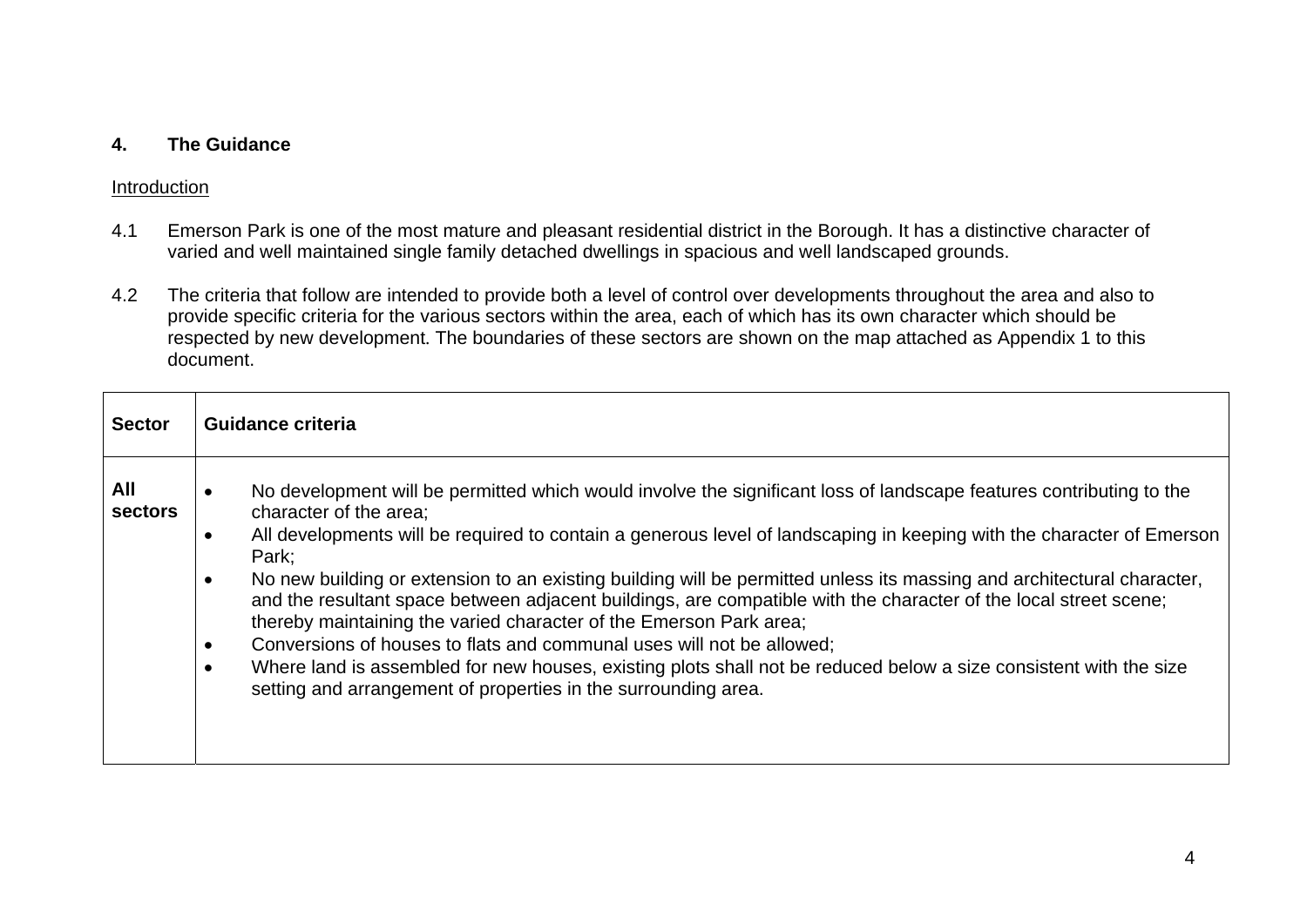| <b>Sector</b>                             | <b>Guidance criteria</b>                                                                                                                                                                                                                                                                                                                                                                                                                                                                                                                                                                                                                                              |  |
|-------------------------------------------|-----------------------------------------------------------------------------------------------------------------------------------------------------------------------------------------------------------------------------------------------------------------------------------------------------------------------------------------------------------------------------------------------------------------------------------------------------------------------------------------------------------------------------------------------------------------------------------------------------------------------------------------------------------------------|--|
| One                                       | This area fronts Butts Green Road/Ardleigh Green Road between Berther Road and Woodlands Avenue and has already<br>been substantially developed for flats. Further redevelopment for flats would damage the character of the area unless<br>carefully controlled.                                                                                                                                                                                                                                                                                                                                                                                                     |  |
|                                           | Flats may be permitted provided they are on generous plots and the development complies with the following criteria:                                                                                                                                                                                                                                                                                                                                                                                                                                                                                                                                                  |  |
|                                           | It is up to 3 storeys in height;<br>It has a minimum frontage of 80 metres;<br>$\bullet$<br>The site has a minimum net area of 0.5 hectares (1.25 acre);<br>The maximum density shall be 100 habitable rooms per hectare (40 per acre);<br>$\bullet$<br>One or two person flats should form a minor proportion of the total number of units in the scheme;<br>Screened private sitting out/amenity space must be provided at 100% of the gross floorspace of the scheme;<br>No new vehicular access will be allowed to Butts Green Road or Ardleigh Green Road, and vehicular access must be<br>$\bullet$<br>taken only from the rear or the sire of any development. |  |
| <b>Two</b><br><b>Three</b><br><b>Four</b> | These Sectors contain in the main medium sized family houses and there is little scope for any further infilling.<br>Development must comprise detached single family, individually designed dwellings.                                                                                                                                                                                                                                                                                                                                                                                                                                                               |  |
| <b>Five</b>                               | This Sector contains a mixture of medium and large sized detached family houses set in spacious well landscaped<br>grounds typical of Sector 6 and the smaller often semi-detached properties, set in smaller grounds of the other Sectors.<br>Accordingly, in order to maintain this mix any application for further development should reflect the particular character of<br>the street scene in the immediate vicinity of the site. Semi-detached dwellings will be permitted where appropriate.                                                                                                                                                                  |  |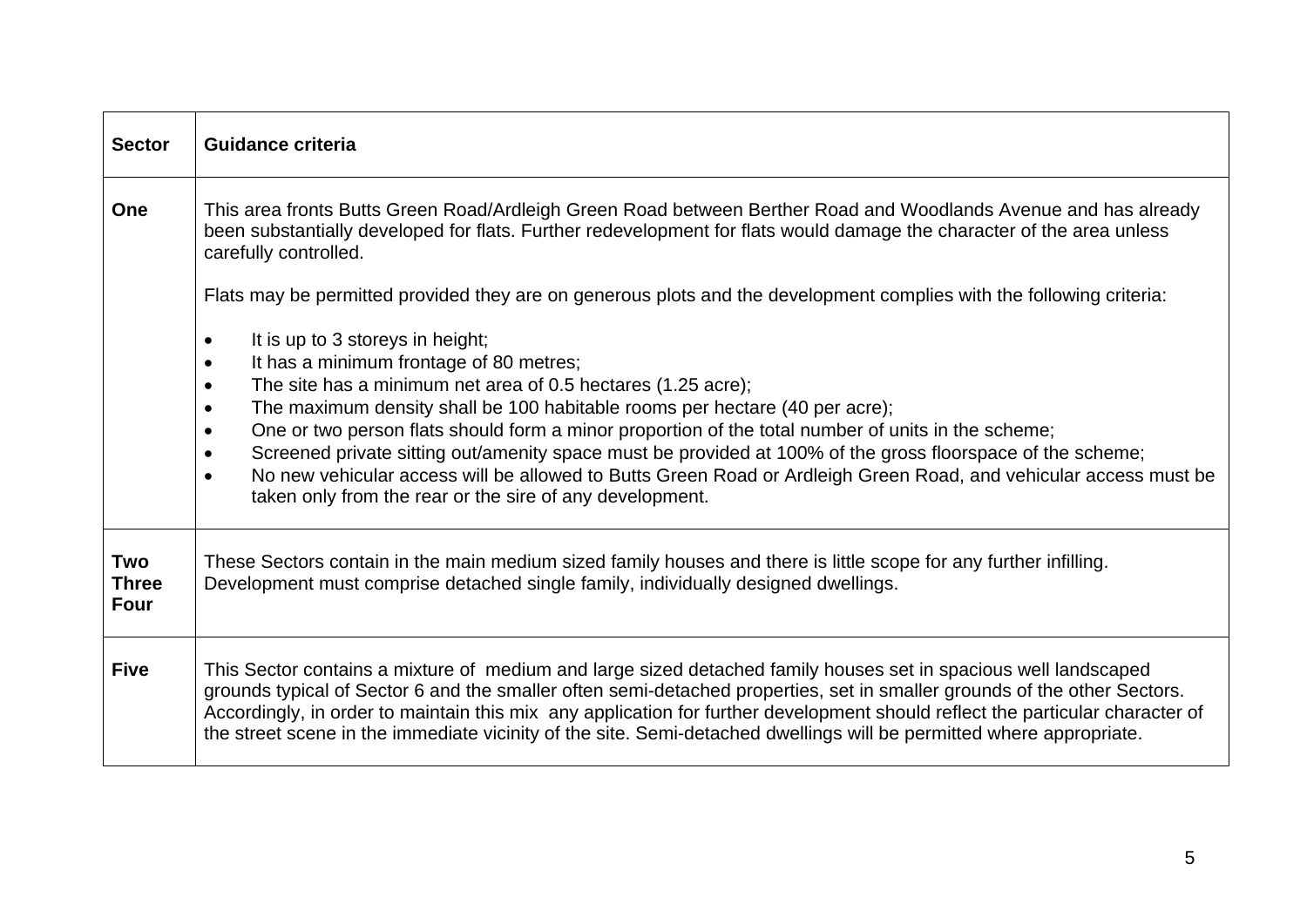| <b>Sector</b> | <b>Guidance criteria</b>                                                                                                                                                                                                                                                                                                                                                                                                                                                                                                                                                                |  |
|---------------|-----------------------------------------------------------------------------------------------------------------------------------------------------------------------------------------------------------------------------------------------------------------------------------------------------------------------------------------------------------------------------------------------------------------------------------------------------------------------------------------------------------------------------------------------------------------------------------------|--|
| <b>Six</b>    | This sector is particularly typified by medium and large dwellings in spacious well landscaped grounds. Infill development<br>will be permitted in this sector provided it does not give a cramped appearance to the street scene and its massing and<br>architectural style is in keeping with surrounding properties. Redevelopment of a number of properties or backland<br>development generally result in increased density and reduced rear garden lengths, both of which are harmful to the<br>special character of Sector 6, and such proposals will not normally be permitted. |  |
|               | In relation to new dwellings in this sector the following criteria will apply:                                                                                                                                                                                                                                                                                                                                                                                                                                                                                                          |  |
|               | Be limited to infill development of existing frontages at plot sizes equivalent to immediately surrounding properties.<br>Redevelopment will not be permitted where it will materially increase the existing density of the immediately<br>surrounding area;                                                                                                                                                                                                                                                                                                                            |  |
|               | Be of detached, single family, large and architecturally varied dwellings;<br>٠                                                                                                                                                                                                                                                                                                                                                                                                                                                                                                         |  |
|               | Provide a minimum plot width of 23m which should be achieved at both the road frontage and building line.                                                                                                                                                                                                                                                                                                                                                                                                                                                                               |  |
|               | In relation to new dwellings and extensions to existing dwellings and the resultant space between buildings, each case will<br>be treated on its merits and with regard to the extent that architectural character, massing and existing landscaping are<br>retained. In every case, the space that is retained between buildings should reflect the character of the street scene in the<br>immediate surroundings.                                                                                                                                                                    |  |
|               | The minimum requirement will be that no part of any new building or extension to an existing building will be permitted to be<br>built within a minimum of 1m from an adjoining common party boundary at ground floor or 2m at first floor. It is emphasised,<br>however, that these are minimum requirements and that in the majority of cases, the Council will expect them to be<br>exceeded.                                                                                                                                                                                        |  |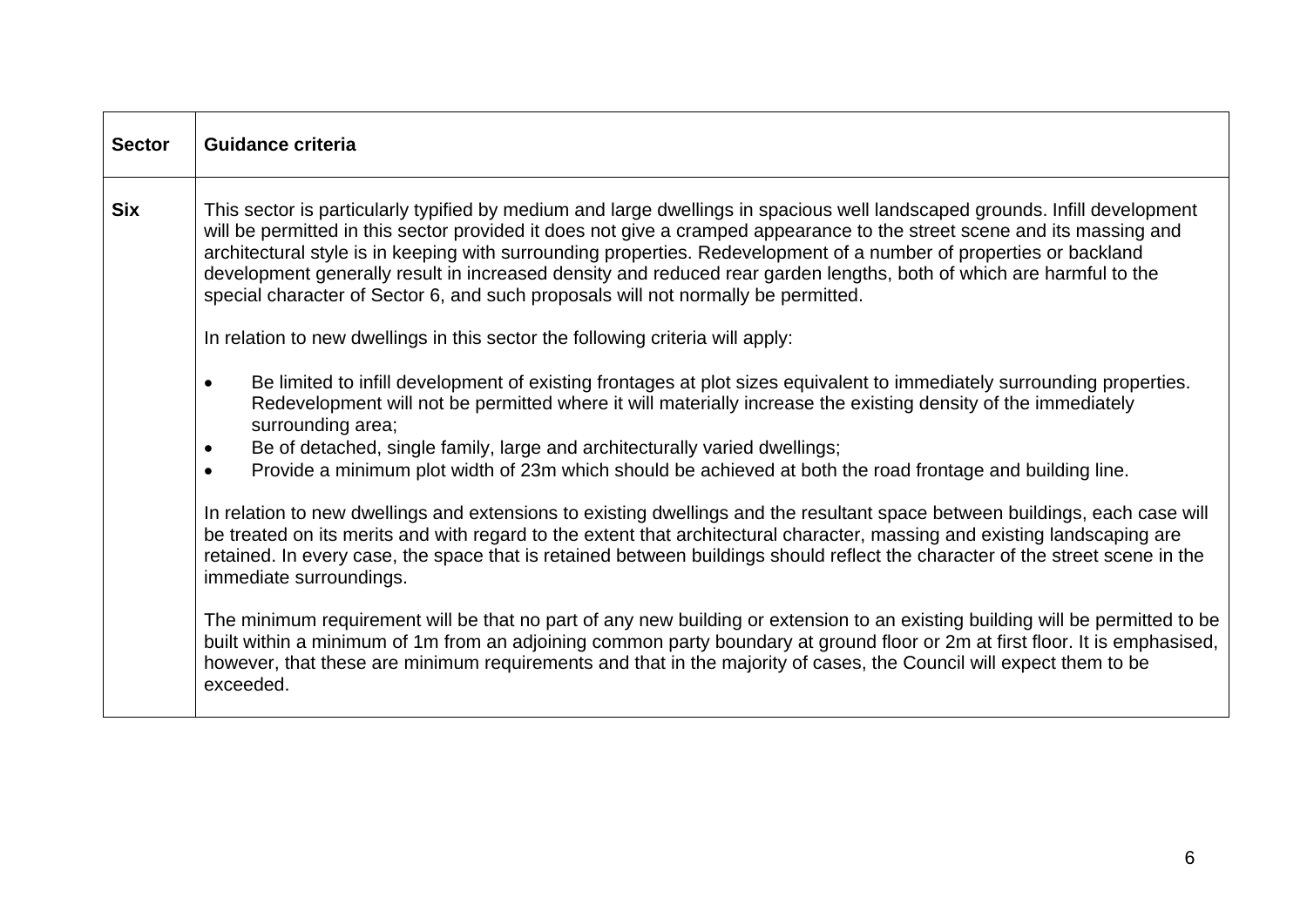

### **Appendix 1: Emerson Park Policy Area**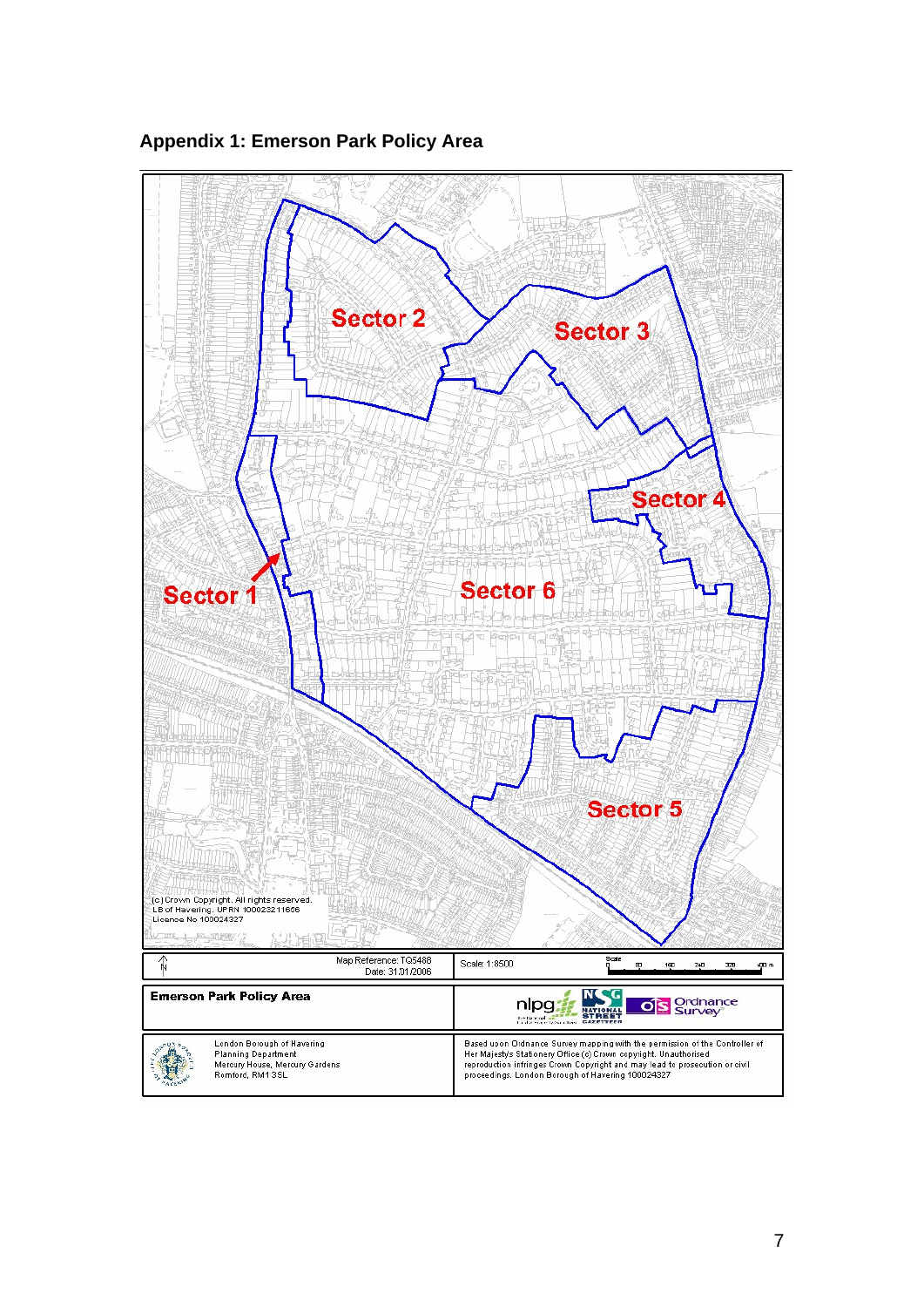### **Appendix 2: Schedule of properties and land**

#### **SECTOR 1**

Ardleigh Green Road 2, 2A; Greyfriars House (all numbers) ; Buckingham Close (all numbers); Woodlands Avenue 2-4 (evens); Burntwood Avenue 1A; Greenways Court (all numbers); Parkstone Avenue 2; Berther Road 1-7 (odds), 2-4 (evens); The Woodfines 19-45 (odds); Thorpe Close 1-12 (all numbers); Ridgemont Place 1-32 (all numbers); The Church of Jesus Christ of Latterday Saints

#### **SECTOR 2**

Nelmes Way 1-11, 15-47 (odds), 4-54 (evens); Banyards 1-3 (odds), 2-4 (evens); Ayloffs Walk 1A-47 (odds inc 1), 2A-38; Ayloffs Close 1-7 (all numbers); Brookside 1-11, 15-43 (odds), 2-74 (evens); Mendoza Close 2-9, 11-12, 14 (all numbers)

## **SECTOR 3**

Nelmes Way 37-43 (odds), 58-66 (evens); Nelmes Crescent 1-107 (odds), 2-74 (evens); Nelmes Close 1-11 (all numbers); Great Nelmes Chase 1-47 (odds), 2, 20-46 (evens); Chase House Gardens 1-6 (all numbers); The Shielings 1A, 1-17 (odds), 2-6 (evens); Nelwyn Avenue 1-29 (odds), 2-48 (evens); Elmdene Avenue 1-13 (odds), 2-12 (evens); Sylvan Avenue 37-47 (odds), 48-54 (evens); Wingletye Lane 263-329 (odds); The Witherings 1; Tall Pines Close 1-3

### **SECTOR 4**

Wingletye Lane 203-259 (odds); Green Glades properties known as Orchard Lodge, The Cottage, Cedar Lodge, Kineton, Tanda, The Little Oaks, Woodville; Romney Chase 1-10 (all numbers); Braemar Gardens 17-30 (all numbers); Parkstone Avenue 103-111 (odds); Ferndown 1-27 (odds), 2A-28 (evens inc 2); Barleycorn Way 1-37 (odds), 2-54 (evens); Martinstown Close 1-2